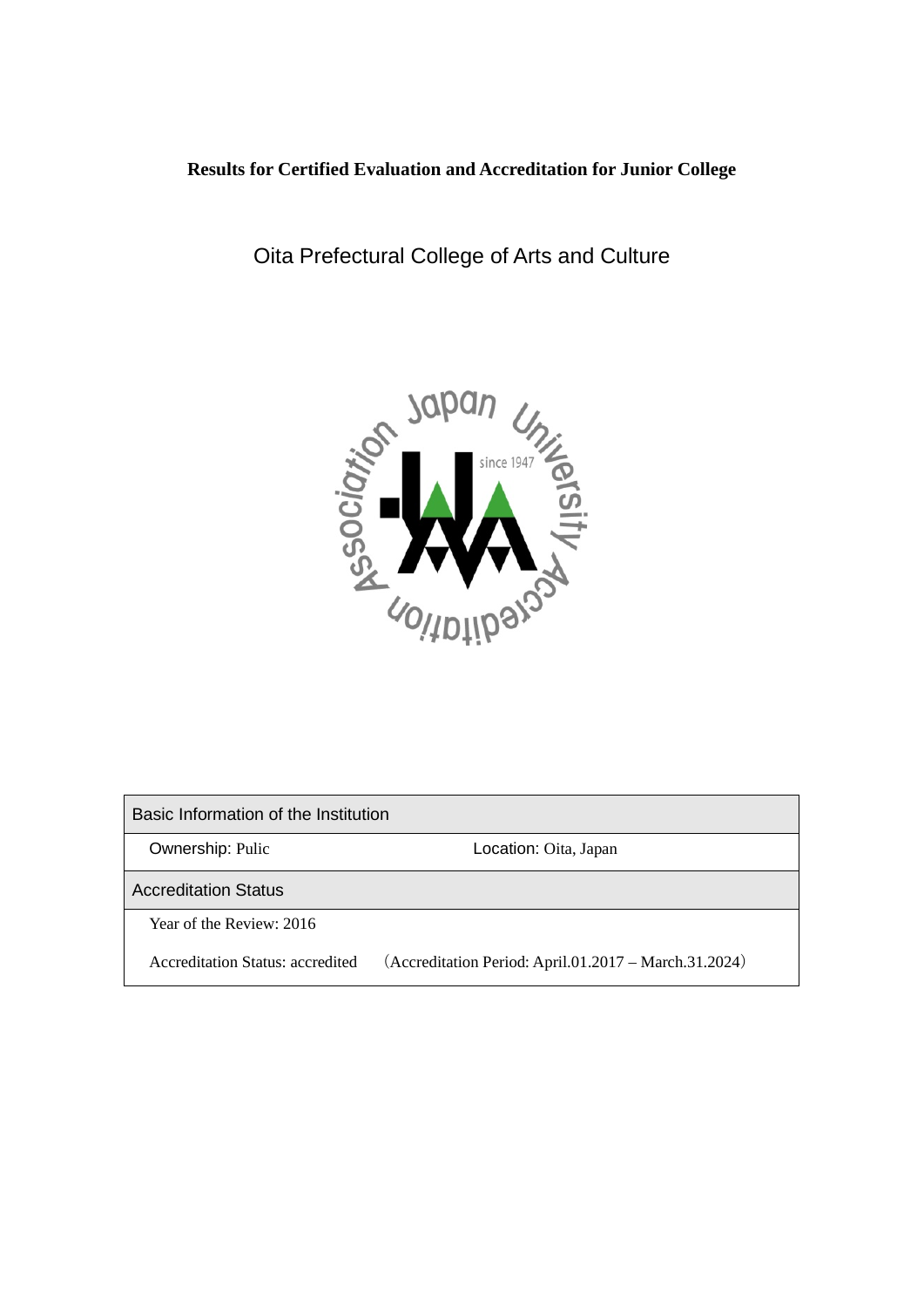#### **Certified Evaluation and Accreditation Results for Oita Prefectural College of Arts and Culture**

#### **Overview**

Oita Prefectural College of Arts and Culture (hereafter, the College) was established as Oita Prefectural College of Arts in 1961. After the addition of departments in 1992, the College currently contains the departments of Art and Design, Music, Global Studies, and Communication and Information Studies, as well as the Advanced Course of Art and Design, and the Advanced Course of Music in the city of Oita, Oita Prefecture. In 2006, the College was incorporated as a public college.

In 2010, an accreditation review performed by the National Institution for Academic Degrees and University Evaluation (presently, the National Institution for Academic Degrees and Quality Enhancement of Higher Education) noted the dilapidation of the College buildings. The College has appropriately implemented measures to resolve this issue, such as formulation of a basic campus improvement project concerning construction or renovation of main facilities.

In this accreditation review, Japan University Accreditation Association (JUAA) has confirmed that the College has achieved noteworthy results in each field of education, research, and social contribution establishing five educational policies based on its purpose, and setting a specific educational policy for each department and advanced course. In particular, it is commendable that the College pursued social contribution as one of its basic goals, and, in accordance with its policy on social cooperation and social contribution, promoted local contribution activities (which also have an educational component for students) that draw on the strengths of each department and utilized the cooperation of faculty members and students. In addition to these efforts, the College has conducted educational activities focusing on cooperation with the local community, with each department drawing on its unique advantages. These continuous efforts have fulfilled its educational policies of enhancing "Reliable Expertise," nurturing "Basic Skills of the Business-person," and cultivating the "Attitude of Taking Advantage of Oneself," and can be regarded as a distinctive feature of the College. It is also commendable that the College has continuously initiated new efforts through the review of each activity, such as redesigning departments and the course system, using portfolios for individual assessment, making improvements in the feedback system for class evaluations through the "Messages from Faculty Members" system, and attempting to enhance cooperation between faculty and staff through faculty and staff development activities.

The College is also working to communicate to faculty members and students the purpose and meaning of the policy or effort for each activity. JUAA hopes that by taking advantage of the campus rebuild, the College, through a College-wide agreement with executives led by the president, will make consistent efforts that will result in significant achievements.JUAA also hopes that the College will achieve additional results by developing a comprehensive system for making efforts as a united College with the cooperation of the local government and the local community.

### **Notable Strengths**

#### *Social Cooperation and Contribution*

 It is commendable that the College has not only presented the research achievements but also engaged in problem-solving activities with the local community, which have been covered by the local media and have been highly evaluated by the community. For example, in accordance with its policies of social cooperation and social contribution, the College held Open College, or open lectures that present the research achievements of faculty members. Furthermore, the College has focused on the relevance of educational activities by promoting arts and culture, as well as solving local issues in the prefecture with the cooperation of students, faculty, and staff. The College has arranged local